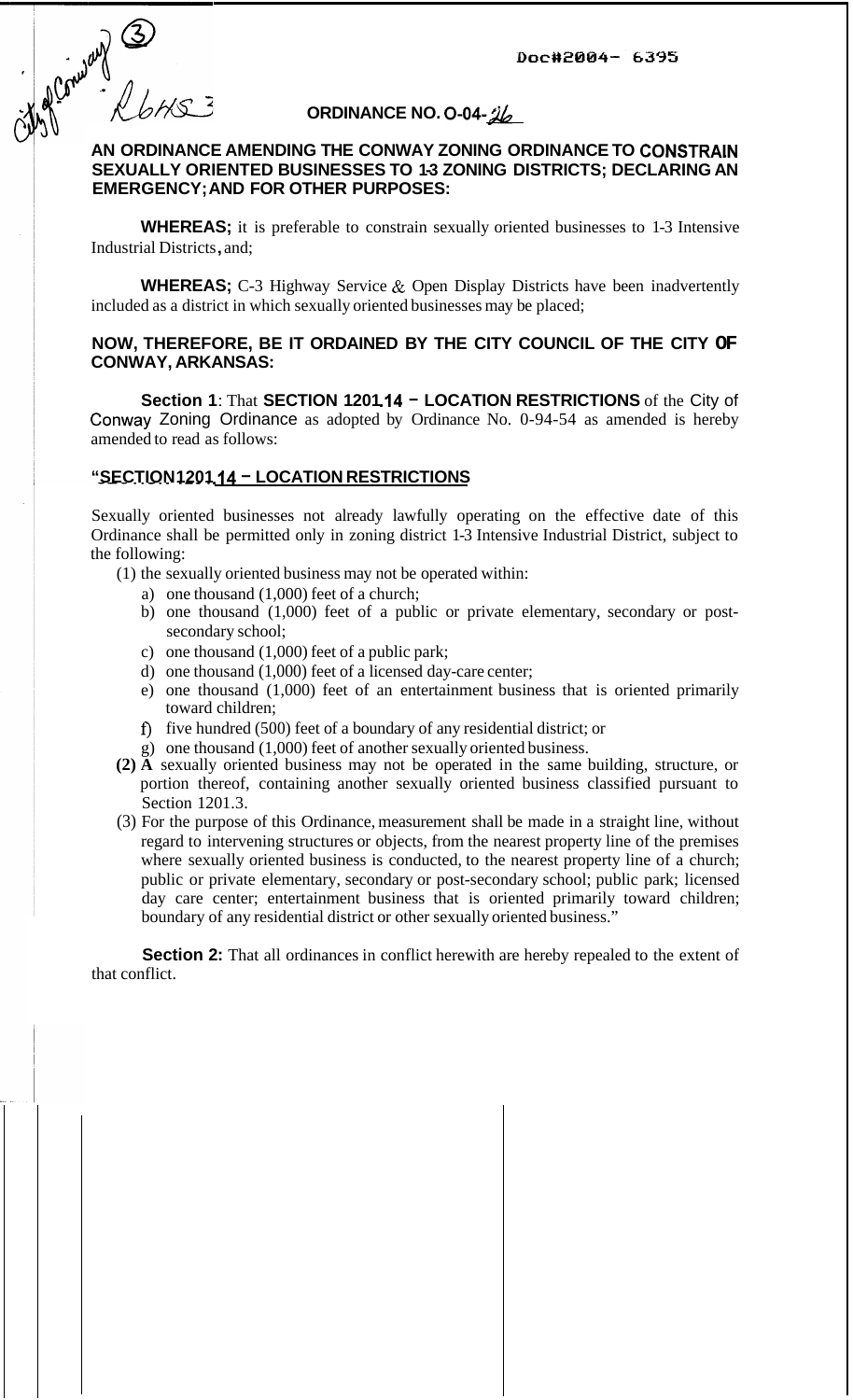Section 3: That this ordinance is necessary for the protection of the public peace, health and safety, and an emergency is hereby declared to exist, and this ordinance shall be in full force and effect from and after its passage and approval.

PASSED this  $\frac{23^{00}}{0}$  day of  $\frac{1}{2}$  day of  $\frac{1}{2}$ 

APPROVED:<br>Sal Secured

**Mayor Tab Townsell** 

**ATTEST:** 

If OGrant

**City Clerk Michael O. Garrett**